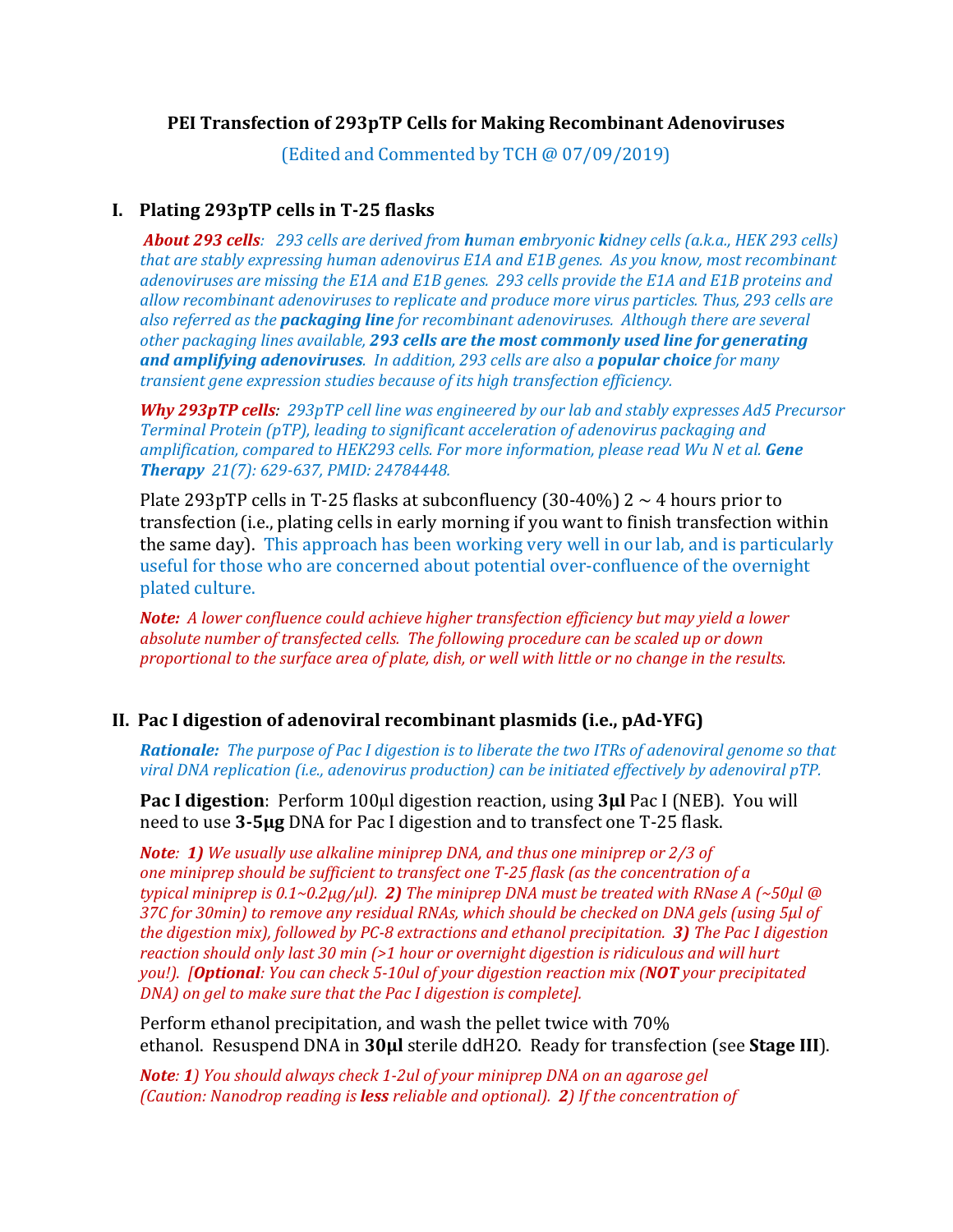*your miniprep DNA concentration is low, you can first precipitate DNA because the miniprep is* usually dirty, and the impurities could inhibit your Pac I digestion. 3) There is no need to perform *PC‐8 (phenol/chloroform) extraction and/or gel purification of the Pac I digested pAdYFG DNA (If you do, you will get more hurt than helped).* 

# **III. Transfection of 293pTP cells with PEI**

- 1. Prepare a 1.5 ml microfuge tube, add the **30µl** of Pac I-digested DNA solution, and **200µl** of OptiMEM or plain DMEM (i.e., DMEM **without FBS**) per transfection.
- 2. Mix **200µl** of OptiMEM or plain DMEM, **30µl** of Pac I digested DNA, and **5~8µl** of PEI stock solution (**MOLab homemade PEI stock = 3µg/µl;** usually 5~7µg PEI/µg DNA) per transfection. Let the mix sit in the cell culture hood for **10 min**.
- 3. Meanwhile, carefully aspirate the complete medium (**containing FBS**) from T-25 flask.

 [*Optional*: gently wash cells by adding **5 ml** of OptiMEM or serum-free DMEM to the side of the flask, rocking slowly to allow the medium to cover the cells, and aspirating the medium]

[*Note: It is NOT desirable to wash the less adherent cells, such as 293pTP cells*].

- 4. Add **2.5 ml** OptiMEM or plain DMEM to the flask. Return flask to **37C** incubator until DNA/PEI mix is ready.
- 5. Add the DNA/PEI mix to one side of the flask. Rock gently and return flasks to the incubator.
- 6. After **2‐6 hours**, remove the OptiMEM or plain DMEM and replace with **8‐10 ml** of complete DMEM medium.

 [*Note: longer transfection time could result in higher transfection efficiency, as long as the cells are healthy. Thus, you should check the health status of the cells every 20~30min after 2 hours*].

[Note: If you observe significant amounts of cells are floating at the end of transfection, please  $D0$ *NOT change the medium. Instead, add 6ml serum‐containing DMEM to terminate the transfection and allow the floaters to reattach to the flask. Change medium after 4~6 hours or next morning].*

- 7. Check GFP or RFP signal at **24~48 hours** after transfection to assess transfection efficiency. Keep checking GFP/RFP signal for about 5-10 days. Collect the transfected cells when apparent adenoviral package appears (comet-like foci), usually at 5-10 days depending transfection efficiency.
- 8. Perform the freeze-thaw cycles to release adenoviruses. The cleaned viral lysate will be used for subsequent amplifications in HEK293 or 293pTP cells.

## **VI. General comments on transfection and adenovirus making in 293pTP cells**:

1) The transfected cells usually become confluent at 2-3 days after transfection, and will stay confluent until you collect them. The culture medium usually becomes **yellowish**. **Do not panic**! There is **No Need** to change the medium [*If you do, you will get hurt as the packaged adenoviruses are usually released to the medium and infect neighboring 293pTP cells, leading to*